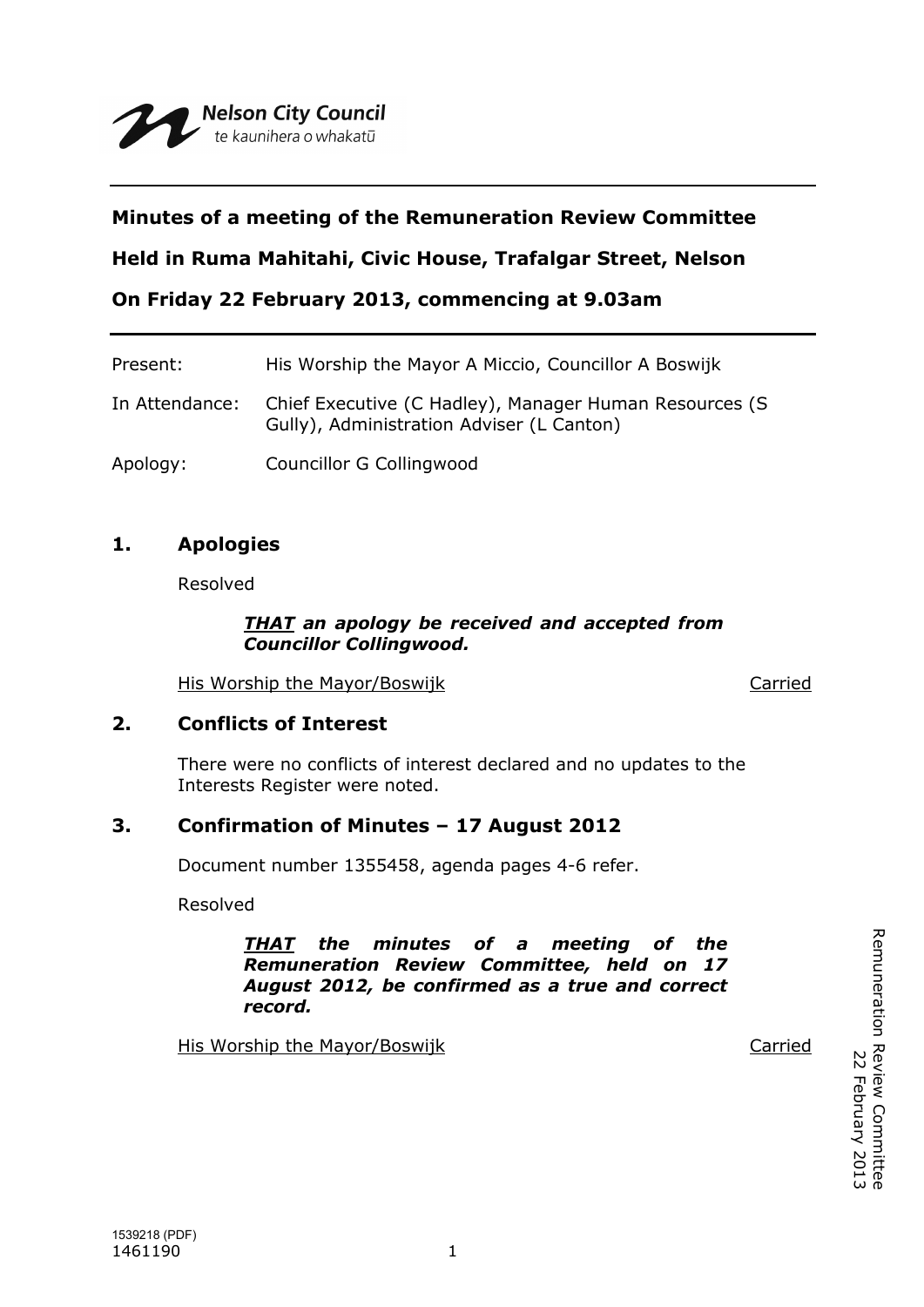# **4. Exclusion of the Public**

Resolved

*THAT the public be excluded from the following parts of the proceedings of this meeting.*

*The general subject of each matter to be considered while the public is excluded, the reason for passing this resolution in relation to each matter and the specific grounds under section 48(1) of the Local Government Official Information and Meetings Act 1987 for the passing of this resolution are as follows:*

| <b>Item</b>             | <b>General subject of</b><br>each matter to be<br>considered                                                                                                                                               | <b>Reason for</b><br>passing this<br>resolution in<br>relation to each<br>matter                                                                                                    | <b>Particular interests</b><br>protected (where<br>applicable)                                                                              |
|-------------------------|------------------------------------------------------------------------------------------------------------------------------------------------------------------------------------------------------------|-------------------------------------------------------------------------------------------------------------------------------------------------------------------------------------|---------------------------------------------------------------------------------------------------------------------------------------------|
| $\mathbf{1}$            | <b>Remuneration Review</b><br><b>Committee Public</b><br>Excluded Minutes - 17<br>August 2012<br>These minutes confirmed<br>the minutes of 26<br>January 2012 and also<br>contain information<br>regarding | Section $48(1)(a)$<br>The public<br>conduct of this<br>matter would be<br>likely to result in<br>disclosure of<br>information for<br>which good<br>reason exists<br>under section 7 | The withholding of the<br>information is necessary:                                                                                         |
|                         | <b>Acting Chief Executive</b><br>Performance Review<br>2011/12                                                                                                                                             |                                                                                                                                                                                     | Section $7(2)(a)$<br>$\bullet$<br>To protect the privacy<br>of natural persons<br>Section 7(2)(i) To carry<br>$\bullet$<br>out negotiations |
|                         | <b>Acting Chief Executive</b><br>Performance and<br><b>Employment Criteria</b><br>2012/13                                                                                                                  |                                                                                                                                                                                     | Section $7(2)(a)$<br>$\bullet$<br>To protect the privacy<br>of natural persons<br>Section 7(2)(i) To carry<br>$\bullet$<br>out negotiations |
|                         | Performance Feedback<br>on the Executive Team                                                                                                                                                              |                                                                                                                                                                                     | Section $7(2)(a)$<br>$\bullet$<br>To protect the privacy<br>of natural persons                                                              |
|                         | <b>Acting Chief Executive</b><br>remuneration for<br>2013/13                                                                                                                                               |                                                                                                                                                                                     | Section $7(2)(a)$<br>$\bullet$<br>To protect the privacy<br>of natural persons                                                              |
| $\overline{\mathbf{2}}$ | <b>Chief Executive's</b><br>Proposed Performance<br>Agreement                                                                                                                                              | Section $48(1)(a)$<br>The public<br>conduct of this                                                                                                                                 | The withholding of the<br>information is necessary:<br>Section $7(2)(a)$<br>To protect the privacy                                          |